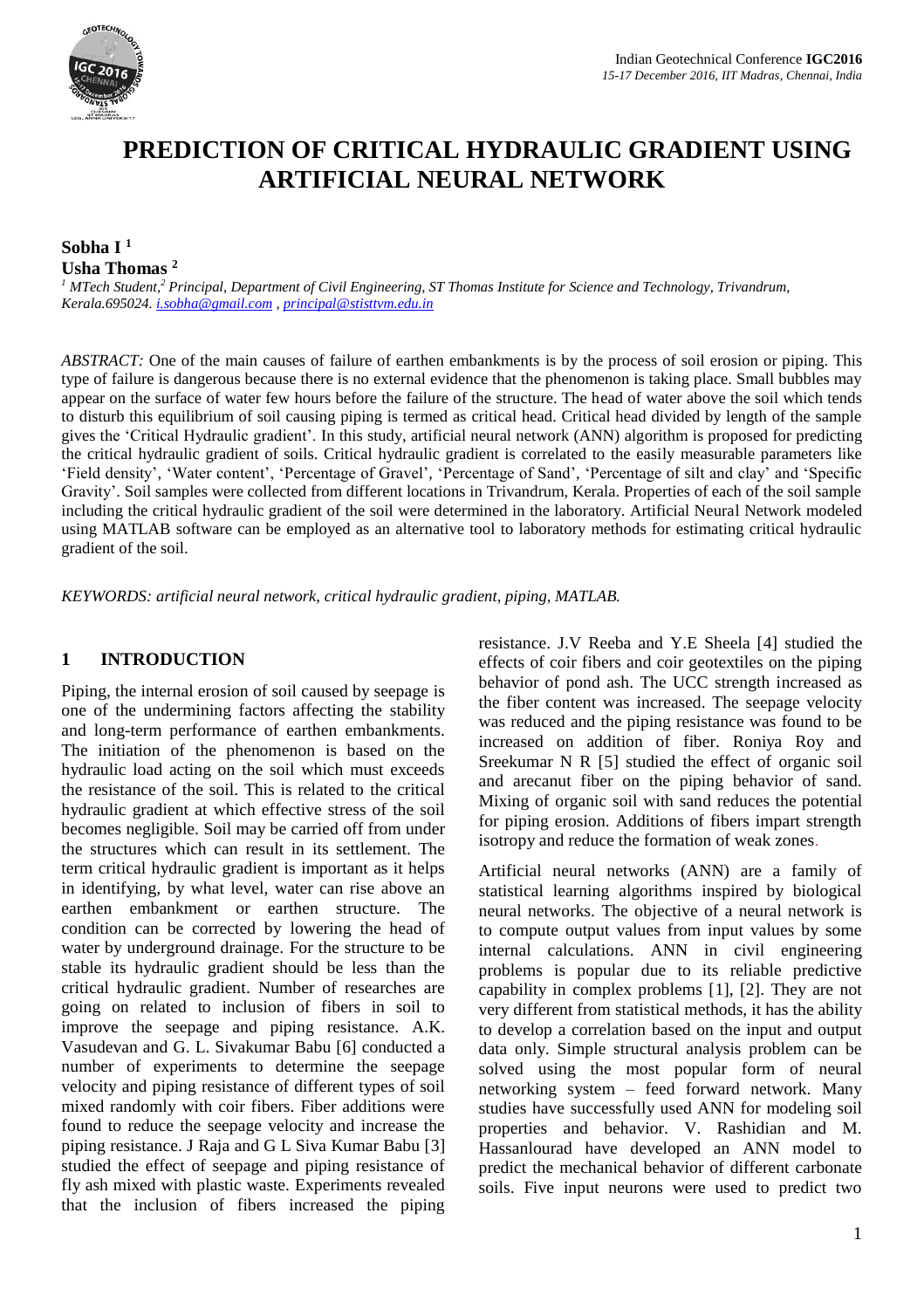output neurons with ten neurons in the hidden layer. Nisai Wanakule and Alaa Aly [7] have presented ANN as alternative models that are capable of providing accurate water level forecasts. In the current study, ANN has been implemented using MATLAB and its neural network toolbox.

The specific objective of the study is to develop an ANN model to relate the critical hydraulic gradient of the soil to its properties. Critical hydraulic gradient is related to the properties of the soil like field density, water content, percentage of Gravel, percentage of Sand, percentage of Silt&Clay and Specific Gravity. The developed model can be used as an alternate method to predict the value of critical hydraulic gradient of lateritic soils. 80:20 distribution models is used for training and testing the network**.** Additional tests are done to analyze the variation of critical hydraulic gradient with density and water content of the soil.

## **2 MATERIALS AND METHODOLOGY**

### **2.1 Soil Properties**

Fifty different soil samples (lateritic soil) were collected from different locations in Trivandrum. The field density and water content at each site were determined. The other parameters of the soil percentage of gravel, percentage of sand, percentage of silt and clay, Specific Gravity are also determined in the laboratory. Soil consists of a mixture of particles of different size, shape and mineralogy. The size of the particles has a significant effect on the soil behavior hence the grain size and grain size distribution are used to classify soils. The size distribution of gravel and sand particles are typically measured using sieve analysis. Soil retained on 4.75 mm is classified as Gravel, those passing through 4.75 mm but retained in 75 micron sieve is classified as Sand and those smaller than 75 micron is classified as Silt and Clay

Critical hydraulic gradient of the soil was determined in the laboratory by the experimental setup described in section 2.2

### **2.2 Experimental Setup**

The apparatus used in the test are 1) Water reservoir 40 cm in diameter and 100 cm in height with an attached graduated scale to measure the level of water 2) The mould for the soil specimen having a diameter of 10 cm and height of 11.5cm. A porous stone is placed at the bottom of the mould.



Fig 1- Experimental Setup (Not drawn to scale)

Each of the soil is filled in the mould to the density and the water content available in the field. The required weight of the soil was filled in the cylindrical mould in approximately three layers with uniform compaction at each layer. The upper half of the mould (with an outlet pipe) is fixed in place.



Fig 2- Cylindrical mould compacted with soil

The mould is then connected to the water reservoir. Water is permitted to flow through the sample in the upward direction. The soil will get saturated and the discharge will be collected through the outlet. The graduated scale on the reservoir helps to measure the head of water. Water is maintained at a particular level in the reservoir to permit steady flow through the outlet.

The experiment is continued by increasing the head of water until formation of bubbles or local boiling are observed through the top of the mould. The local boiling so observed is the piping failure in the soil. The head at which piping occurs is termed as the critical head (hc). Critical hydraulic gradient is obtained by dividing the critical head by the length of the sample.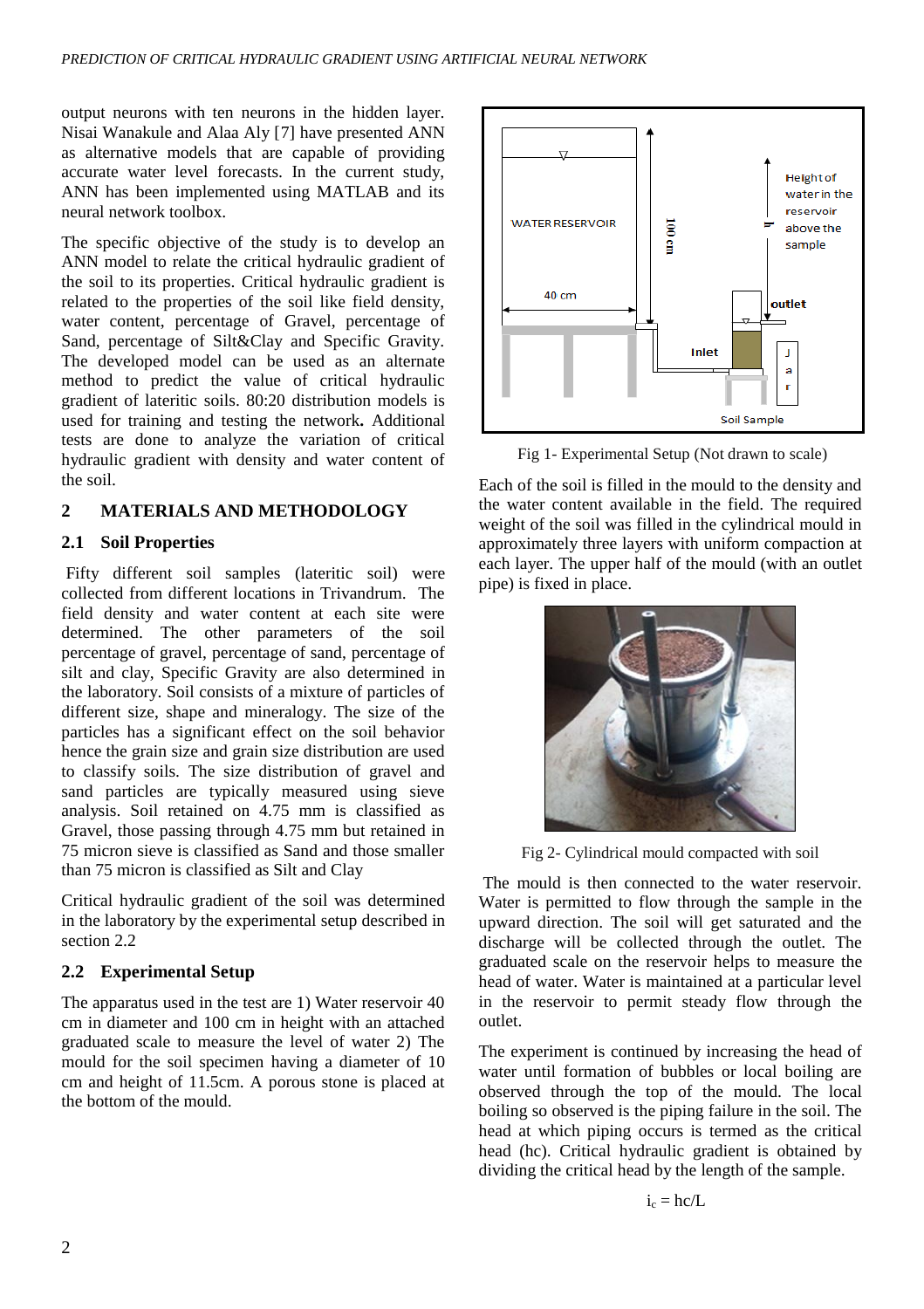

Fig 3- Mould connected to the water reservoir



Fig 4- Sample getting saturated

The soil test result obtained from the experiment is used to model the ANN. Field density, water content, % of Gravel, % of Sand, % of Silt and Clay, Specific Gravity are used to predict the critical hydraulic gradient of the soil. The test data is divided into two parts using 80:20 mode of distribution. Eighty percentage of the data is used for training the neurons to develop the model and the remaining data is used for testing. After training, the trained model is used to test the remaining twenty percentage data. The predicted value of critical hydraulic gradient from ANN is compared with the actual value obtained from the experimental result. A graph is plotted between the predicted and actual values, to check the percentage variation.

### **3 RESULTS AND DISCUSSIONS**

Figure 5 shows the variation of Critical Hydraulic gradient with percentage of Gravel. For all the samples collected, the percentage of Silt and Clay was very less (Maximum 4%, Average 1.16%), so the particle size composition would be either Gravel or Sand.

For samples where the gravel percentage was more (left portion of graph), the critical hydraulic gradient was found to be high. Average value of critical hydraulic gradient on the left side of the graph is 8.2. As the gravel percentage reduced, the critical hydraulic gradient also seemed to decline till about 50% Gravel. As the percentage of Sand increased (towards the right portion of the graph), there was no direct increase or decrease. On an average, there is decrease in hydraulic gradient as the sand particle size increases. Average value of critical hydraulic gradient was 4.9.



Fig 5 – % Gravel Vs Critical Hydraulic Gradient



Fig 6 -Variation of Critical Hydraulic Gradient with Density and Water content

Figure 6 shows the variation of critical hydraulic gradient with Density and Water content. From the graph, it is very clear that critical hydraulic gradient is not the maximum for the sample with maximum density. Also, critical hydraulic gradient is not the maximum for the sample with maximum water content.